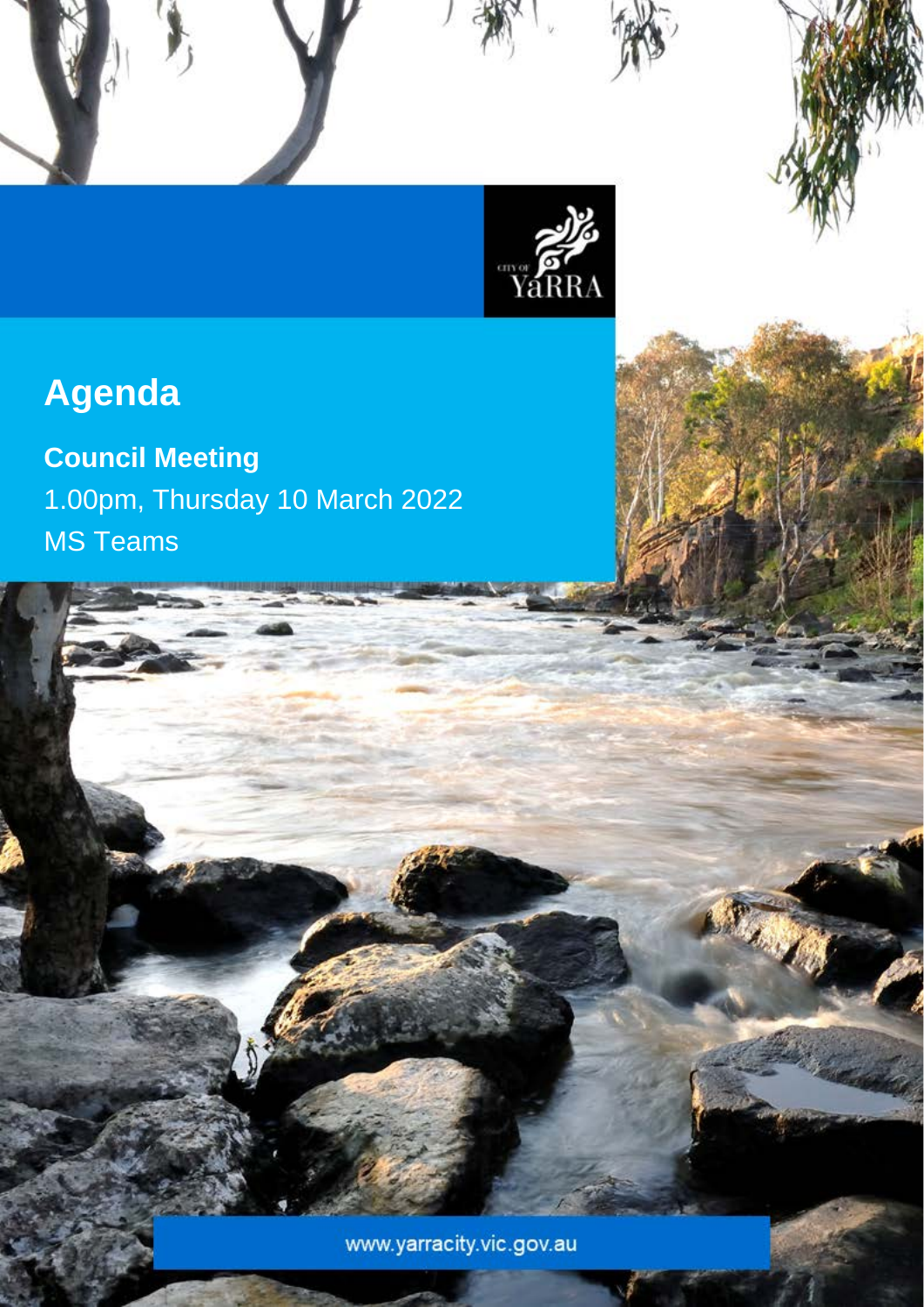## Order of business

- **1. Acknowledgement of Country**
- **2. Attendance, apologies and requests for leave of absence**
- **3. Closure of Meeting**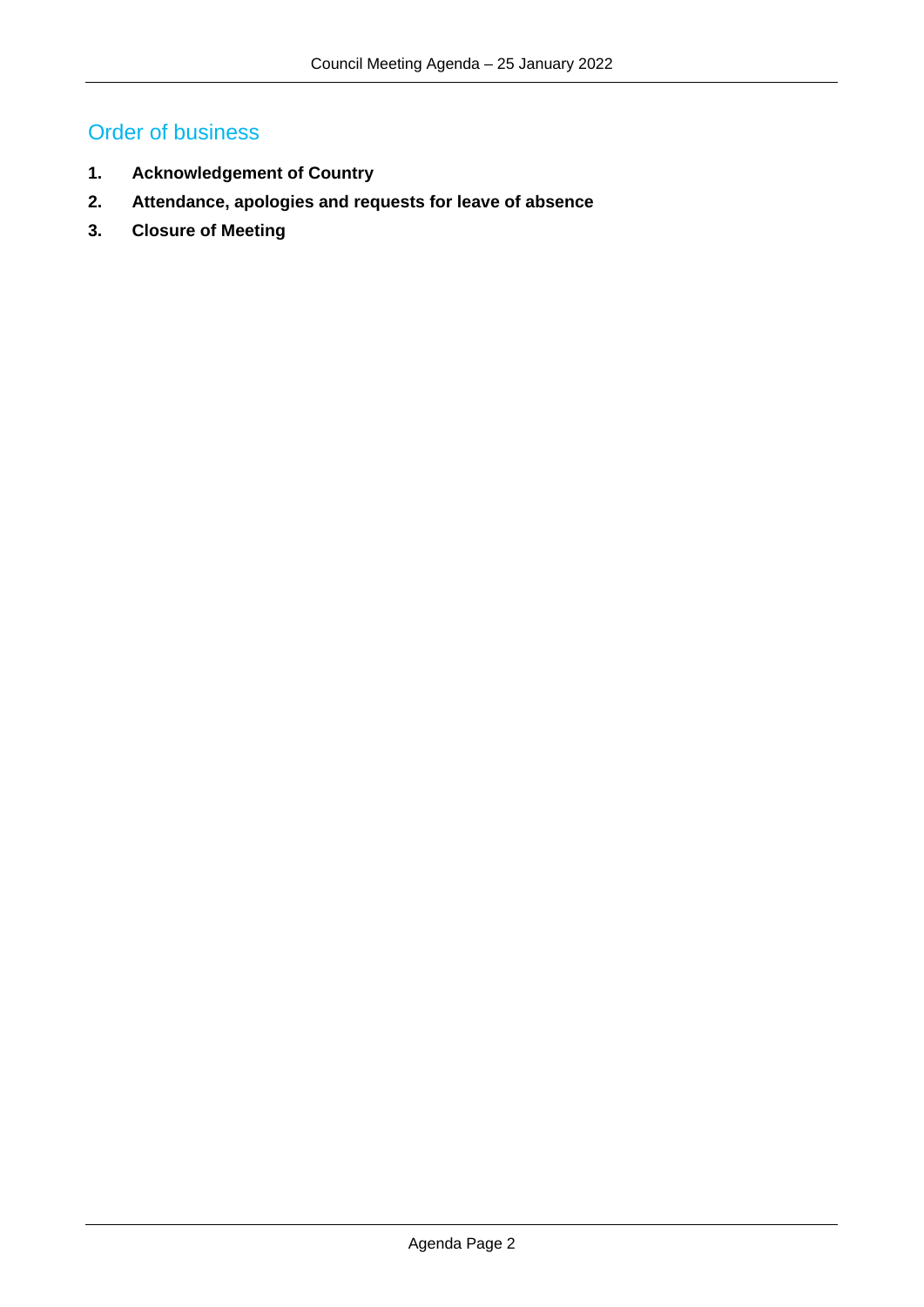## **1. Acknowledgment of Country**

*"Yarra City Council acknowledges the Wurundjeri Woi Wurrung people as the Traditional Owners and true sovereigns of the land now known as Yarra.*

*We acknowledge their creator spirit Bunjil, their ancestors and their Elders.*

*We acknowledge the strength and resilience of the Wurundjeri Woi Wurrung, who have never ceded sovereignty and retain their strong connections to family, clan and country despite the impacts of European invasion.*

*We also acknowledge the significant contributions made by other Aboriginal and Torres Strait Islander people to life in Yarra.*

*We pay our respects to Elders from all nations here today—and to their Elders past, present and future."*

## **2. Attendance, apologies and requests for leave of absence**

#### **Attendance**

#### **Councillors**

- Cr Sophie Wade Mayor
- Cr Edward Crossland Deputy Mayor
- 
- **Cr Stephen Jolly Councillor<br>
Cr Herschel Landes Councillor** Cr Herschel Landes
- Cr Anab Mohamud Councillor
- 
- Cr Claudia Nguyen Councillor<br>Cr Bridgid O'Brien Councillor
- **Cr Bridgid O'Brien Councillor<br>
Cr Amanda Stone Councillor** Cr Amanda Stone

#### Council officers

• Ivan Gilbert Group Manager Chief Executive's Office

Municipal Monitor

Yehudi Blacher Municipal Monitor

#### Leave of absence

• Cr Gabrielle de Vietri Councillor